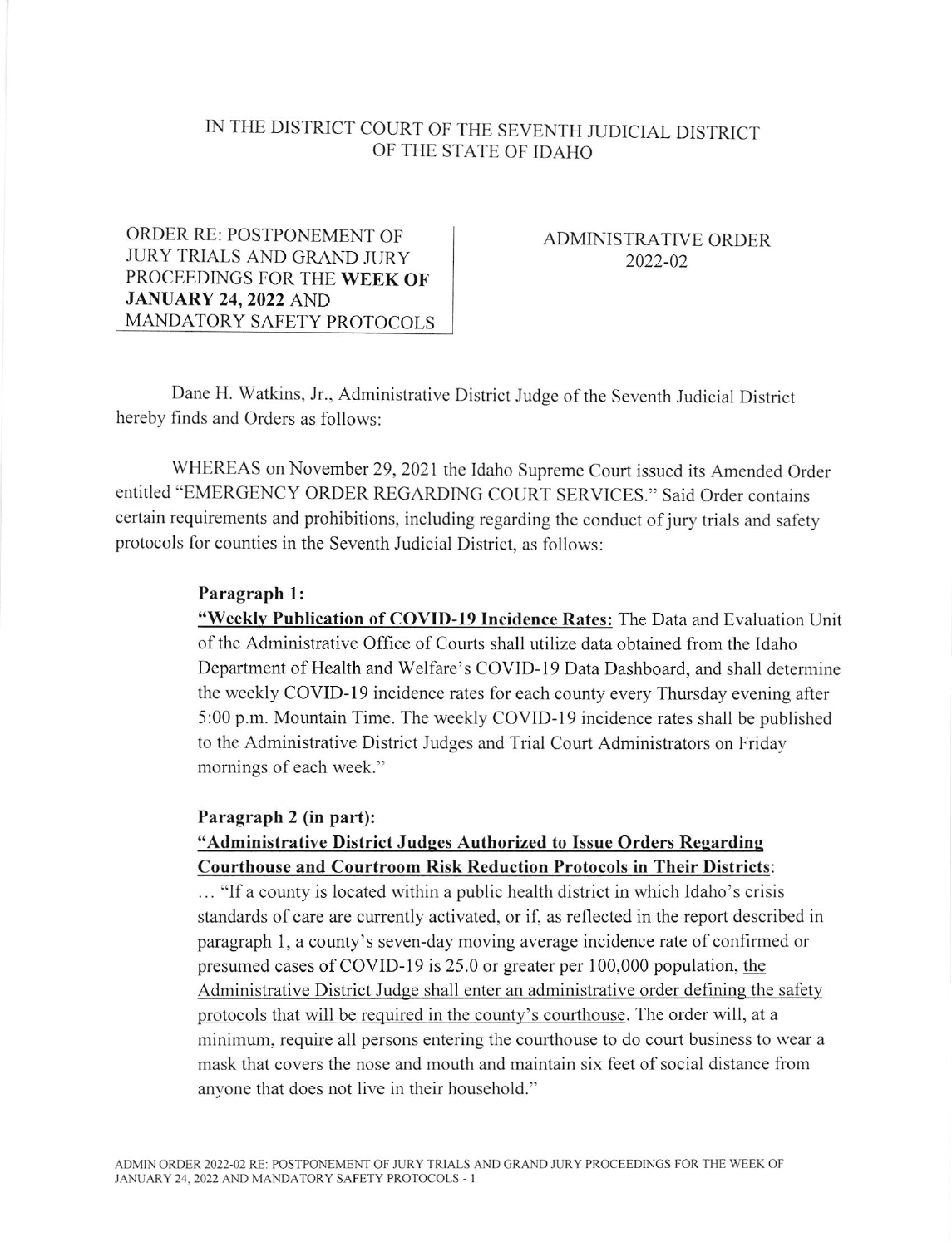## Paragraph 7 (in part):

Jury Trial Postponements: Jury proceedings, including jury trials and grand jury proceedings, may commence anytime during a calendar week unless:

- a. the county in which the jury trial is to be held is located in a public health district in which Idaho's crisis standards of care are activated; or
- b. the Administrative District Judge has determined that the county in which the prospective juror has been summoned to attend court has a seven-day moving average incidence rate of confirmed or presumed cases of COVID-19 of 25.0 or greater per 100,000 population as reflected on the Cases by County page of the Idaho Department of Health and Welfare's COVID-19 Data Dashboard available at www.coronavirus.idaho.gov

and.

WHEREAS, the Honorable Dane H. Watkins, Jr. finds no counties in the Seventh Judicial District are a part of a public health district currently subject an active declaration of Idaho's crisis standards of care; and,

FURTHER finds that the seven-day moving average incidence rate of confirmed or presumed cases of COVID-19 is 25.0 or greater per 100,000 population in certain  $7<sup>th</sup>$  Judicial District counties as of January 14, 2022:

THEREFORE, IT IS HEREBY ORDERED as follows:

1. Jury Trials and Grand Jury Proceedings are suspended for the week of **January 24,** 2022 in the following  $7<sup>th</sup>$  Judicial District counties:

| Bingham | Bonneville | Butte | Juster  |  |
|---------|------------|-------|---------|--|
| Fremont | Jefferson  | Lemhi | Madison |  |
| Teton   |            |       |         |  |

IT IS FURTHERED ORDERED, effective immediately, that all persons entering the County Court Facilities in all counties identified in number I above, for court business shall be subject to and maintain the following protocols:

- 2. All persons entering for court business are required to wear a mask covering their nose and mouth
- 3. All persons must maintain a minimum of six feet of social distancing from anyone that does not live in their household.